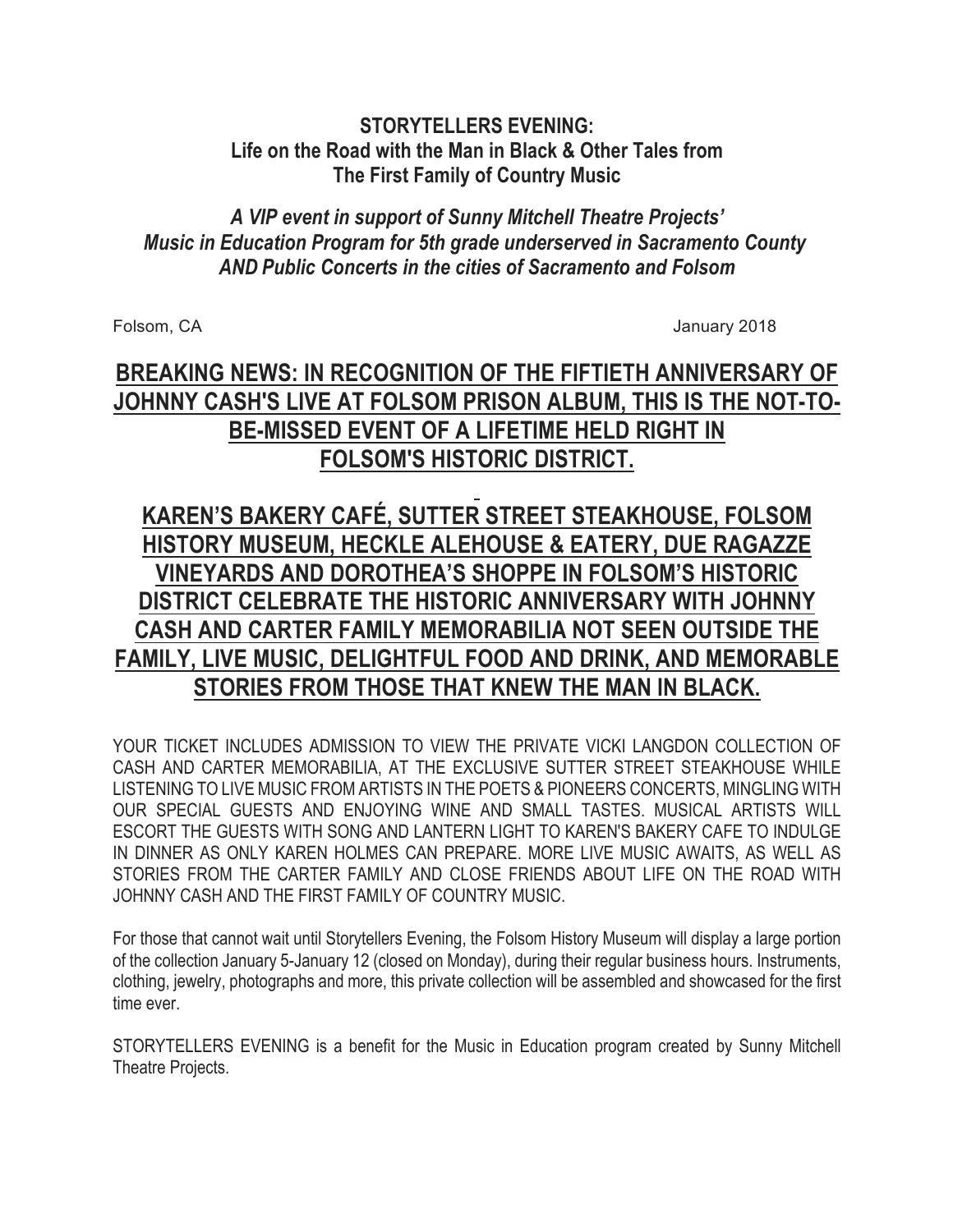THE ROSTER OF ARTISTS IS COMPLETE FOR SUNNY MITCHELL THEATRE PROJECTS' BRAND NEW GROUNDBREAKING CONCERT SERIES: POETS & PIONEERS – THE BIRTH OF AMERICAN COUNTRY MUSIC FROM THE CREATOR WHO BROUGHT YOUAMERICAN LEGEND, LAST YEAR'S SUCCESSFUL BENEFIT CONCERT FOR THE CITY OF FOLSOM'S JOHNNY CASH ART TRAIL, hold onto your hats for the newest groundbreaking concert that brings a unique trio of folks from Nashville and Virginia to Sacramento county for an unprecedented residency just in time to celebrate the 50th anniversary of Cash's Live at Folsom Prison album. Poets & Pioneers takes you on a rollicking country roots journey in celebration of our truly American music with artists from across the United States. Showcasing the Carter Family with a special appearance by third generation member Lorrie Carter Bennett, P&P highlights other legendary musicians who forged careers in the new music form, including Johnny Cash, The Carter Family, Jimmie Rodgers, Leslie Riddle, DeFord Bailey, Hank Williams, Patsy Cline, Charley Pride, and Kitty Wells. Discover why legends Johnny Cash, The Nitty Gritty Dirt Band, and Brad Paisley have continued to celebrate these icons of country. Roots music: rediscovered for a new generation.

FUNDED IN PART BY A GRANT FROM THE SACRAMENTO METROPOLITAN ARTS COMMISSION, FREE CONCERTS OF POETS & PIONEERS WILL BE AVAILABLE FOR THE 5TH GRADE UNDERSERVED IN SACRAMENTO CITY UNIFIED SCHOOL DISTRICT AT THE GUILD THEATRE. LAKESIDE CHURCH IN FOLSOM WILL HOST ADDITIONAL 5TH GRADE UNDERSERVED IN FOLSOM CORDOVA UNIFIED. The Music in Education program will shed light on the diverse roots of American country music and examine country music through the lens of social history. Diverse populations today can relate to and reflect on the sounds that built country music, from the plantation songs and the Dixieland melodies, to the religious music of the poor Southern white population or the Black congregations. A true melting pot of sounds merged to create country music, and the artists of Poets & Pioneers will share those sounds and stories with concertgoers.

This once-in-a-lifetime event is a benefit for Sunny Mitchell Theatre Project's Music in Education program, produced by Theatre Ventures International, a 501(c)(3), sponsored by FEDSHRA and The Folsom History Museum and funded in part by the Cultural Equity Grant of the Sacramento Metropolitan Arts Commission with the support of the City and County of Sacramento.

Link to tickets for Storytellers Evening in the Folsom Historic District on January 13, 2018: https://StorytellersEvening.eventbrite.com

Link to tickets for public Folsom Concert at Lakeside Church on January 12, 2018: https://poetsandpioneers2018.eventbrite.com

Link to tickets for public Sacramento Concert at the Crest Theatre on January 14, 2018: https://www.ticketfly.com/purchase/event/1578579

## FEATURED BIOS:

## LORRIE CARTER BENNETT (VOCALIST)

Born into the first family of country music, the Carter Family, Lorrie's mother was Anita Carter, whom many regard as the best female singer in the history of music. Her father was Don Davis, well-known steel guitarist, producer and recording industry executive. Her grandmother was Maybelle Carter, responsible for what the world knows as country music, alongside Maybelle's brother-in-law, A.P., and his wife, Sara. Her aunts were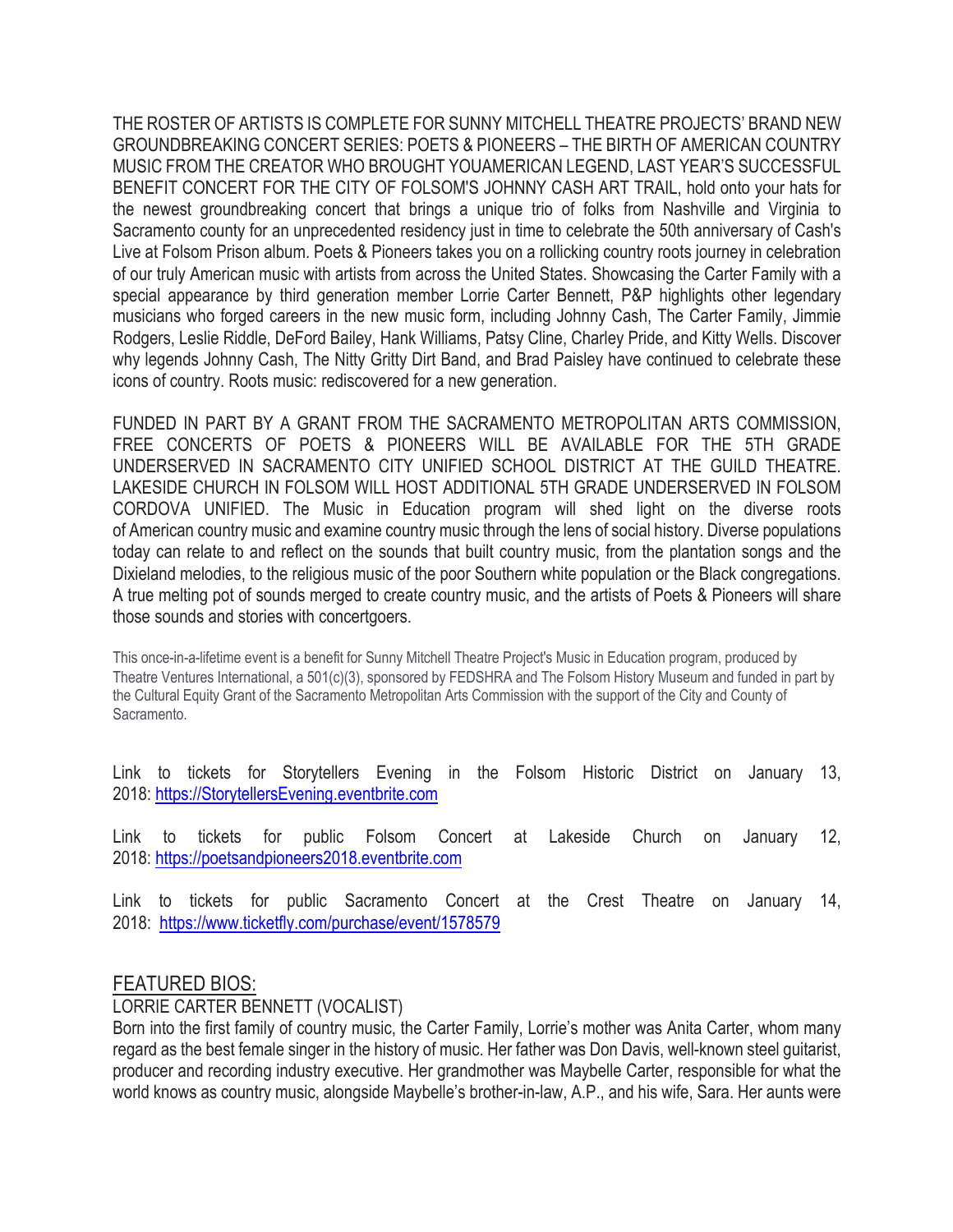Carter Family members Helen Carter Jones and June Carter Cash, both accomplished singers, songwriters and musicians. Her uncle was none other than Johnny Cash. Lorrie's personal and radio show appearances are numerous, including the "Grand Ole Opry," the "Ernest Tubb Midnite Jamboree" and countless nationally broadcast interviews. Lorrie is a regular at the annual Carter Family Memorial Festival, an event held in Hiltons, Virginia to commemorate the Carters' leading role in launching the country music industry. Besides that event, Lorrie has been featured during a week's worth of International Bluegrass Music Association (IBMA) shows and as a judge and performer for "American Country Star." In addition, Lorrie regularly serves as a consultant for various projects about the Carter Family.

## RONNIE WILLIAMS (MUSICIAN)

Ronnie Williams and the Carter Family Sound have been performing in and around the Central Virginia region for the past 25 years. Though some of the group's members have changed over time, Ronnie has been playing and singing Carter Family music since 1975. Ronnie became close friends of country music legend Mother Maybelle Carter around 1969. Soon after, the friendship extended to the rest of the famous family: Mother Maybelle's daughters, Helen, June and Anita; and Janette Carter (daughter of A.P. and Sara Carter) and her children, Rita and Dale. Ronnie plays the autoharp, guitar and accordion, honoring the "Carter Scratch" style of playing guitar and autoharp. It was Mother Maybelle who created the Carter Scratch style out of the necessity to play lead and rhythm parts at the same time. During Ronnie's career, he has shared the stage at one time or another with all of the Carters as well as "adopted Carter" and June's husband, Johnny Cash. Each year Ronnie travels to Bristol, Tenn. and Hiltons, Va. to play at the Carter Family Festival held at the Carter Family Fold. He performs three to four times annually at The Fold, taking time to do TV interviews and question-and-answer sessions with local college students, discussing Mother Maybelle and her famous picking style. Ronnie is joined each year at the Carter Family Festival by Lorrie Carter Bennett, daughter of Anita. Besides The Fold, among the many venues Ronnie and Lorrie have played are Nashville's Station Inn, The Johnny Cash Museum and the historic Ashland Theater in Ashland, Va. Radio shows include Nashville's "Midnite Jamboree" broadcast on WSM, as well as "Studio One" originating from Johnson City, Tenn.'s WETS studio. The two have appeared several times on Bristol's "Pickin' Porch" show and in 2016 performed at "Concert at the Caves" in Pennsylvania.

## VICKI LANGDON (FREELANCE JOURNALIST AND CARTER FAMILY CHRONICLER)

A member of the Advisory Board for the Carter Family Memorial Music Center in Hiltons, Va., Vicki is often involved in projects relating to the music of the Carter Family and Johnny Cash. Vicki's photos were featured in the 2005 and 2015 Johnny Cash calendars published by Brown Trout, in the "Johnny Cash Reads the New Testament" CD box set published by Thomas Nelson and in the comprehensive Anita Carter CD box set issued by Bear Family Records in Germany. In 2012, Universal Music featured Vicki's photos in a limited "Icon" collector's edition Johnny Cash CD/book set. Vicki photographed Helen and Anita Carter for each of their last CD covers -- "The Helen Carter Collection" and "Yesterday" (Anita). Vicki was a consultant for the Carter Family exhibit added to Nashville's Johnny Cash Museum in 2016 and is a photographic contributor to Florentine Films' upcoming multi-part "Country Music" series for PBS. A Texas native, Vicki Langdon was graduated in 1982 from East Texas State University (now Texas A&M -- Commerce), earning a bachelor's degree (with Academic Distinction) in journalism. Having served as a radio station news director, newspaper staff writer, and school district public information director, Vicki now spends her time as a freelance writer and photographer, splitting her time between North Texas and Middle Tennessee. Vicki's writing and photography awards include ones from the American Cancer Society, American Heart Association, Texas Classroom Teachers Association, Texas State Teachers Association, Texas Press Women, North and East Texas Press Association and the Press Club of Galveston County (Texas).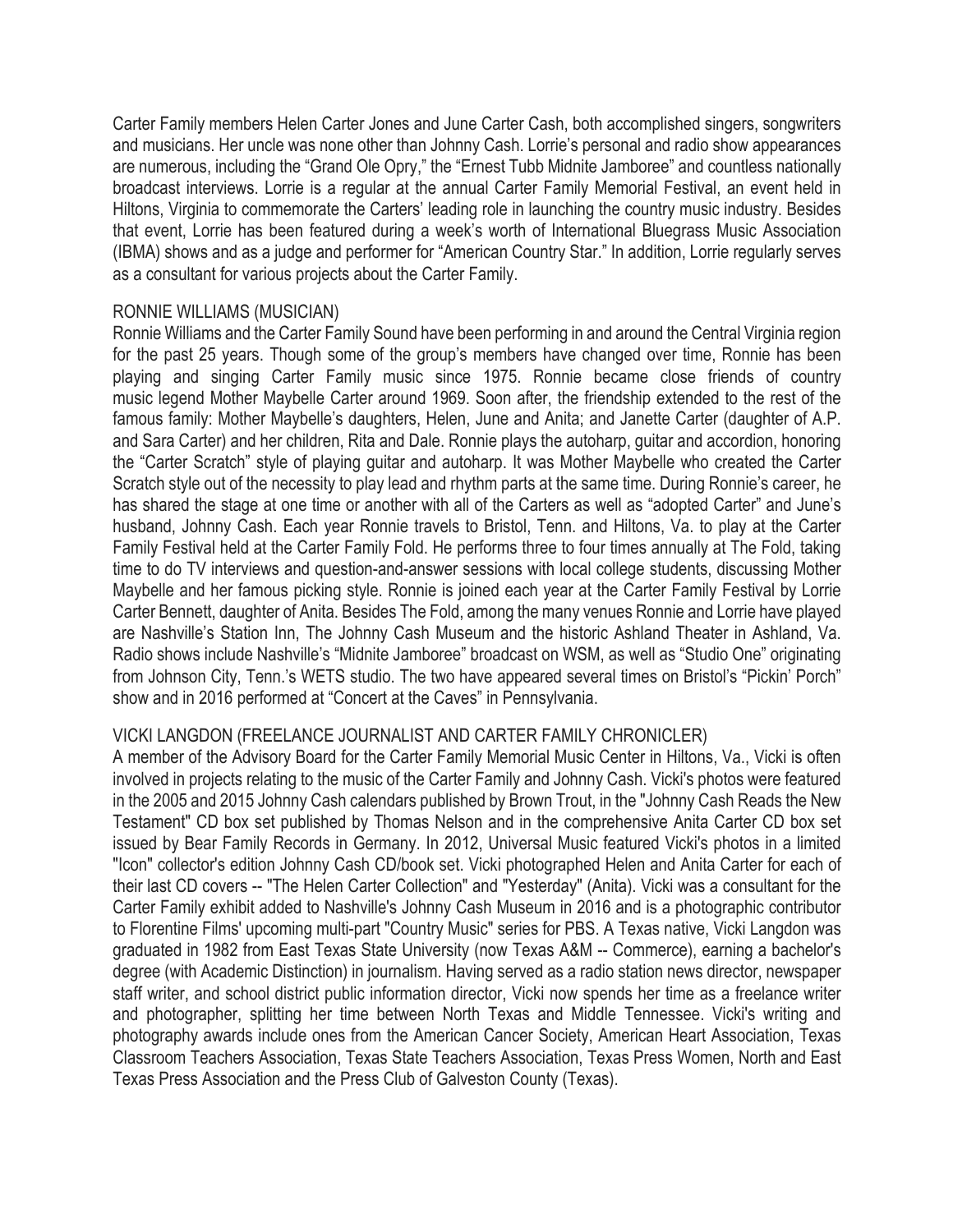## DARIA JOHNSON (DRUMMER/VOCALIST)

Daria 'Shani' Johnson is a San Francisco based drummer, singer and multi-instrumentalist. Her style is solid, smooth, dependable and sensual. Her dynamic spirit has earned her the title as one of the most sought-after drummers in the Bay Area.

Shani's appetite to create flourished at a young age. In Los Angeles, she began playing music while attending elementary school. Excelling in the art form, music became her primary subject. She continued her education at Hamilton High Academy of Music. Awarded a scholarship she went on to Berklee College of Music, where she studied with Victor Mendoza, Larry Finn, Rick Considine, Anne Peckham, Luanne Warner Katz and Joe Hunt. Her exceptional skills with percussion and drums brought her to San Francisco where she co-founded the band London Street.

On London Street's debut release "Life through Lyric and Melody" Shani contributed her undeniable abilities to sing, write, arrange and produce, in addition to her drumming. London Street has toured the West Coast and Europe sharing the stage with India Arie, Angie Stone, Erykah Badu, John Legend, Brandi Carlile and Ozomatli. She has moved on from London Street to pursue new musical projects including the Daria Johnson Trio.

As an in-demand drummer, Daria 'Shani' Johnson has played with many talented musicians. Her roster includes live performances and studio sessions with Eoin Harrington, Theresa Perez, Esperanza Spalding, Sean Leahy, Four Year Bender, Crystal Monee Hall, Edna Love, Trevor Garrod (Tea Leaf Green), Dan Lebowitz (ALO), Kofy Brown, Vortex Tribe, Vudustu, Papa Mali and Eric McFadden.

Shani brings fire to the stage. Her legacy reveals that her talent not only resides when she is on her throne behind the set, but also on the mic, and in the studio. Daria 'Shani' Johnson is a force to be reckoned with.

## CLEMON CHARLES (SINGER/SONGWRITER)

Born on the island of Barbados, Clemon grew up in a world where music is rooted in all aspects of the culture. He discovered his passion around age 9 and has been playing guitar every since. At age 21 he embarked upon the journey to America to pursue his musical passions and has centered his career around the world of events and production. From technical direction to backstage management to outstanding live performances, Clemon never turns down an opportunity to engage a crowd and loves sharing his music. With a variety of diverse experience and culture, his music is a melodicinfusion of the West Indies, Seattle's Alternative Rock and New Orleans Jazz. His voice carries along a sultry style with a raspy touch that make his sound unique like a folk singer, with a wide array of covers and originals. Clemón has performed for the likes of Goldie Hawn, Dr. Oz and Montel Williams.

## ANDY SANTANA (HARMONICA)

Andy Santana is a Delta Groove Music recording artist. On October 16, 2015, his new CD "Watch Your Step" released worldwide and early after its release garnered rave reviews. With 35 years experience fronting bands in Northern California, Andy has been a featured artist in venues as varied as the Monterey Blues Festival & Monterey Jazz Festival, the San Francisco Blues Festival, the Filmore, the Santa Cruz Blues Festival, the Jazz and Heritage Festival in New Orleans, Battle of the Harps Victoria Theater San Francisco, San Jose Jazz Fest, the Shoreline Amphitheater, venues from Seattle to Belgium and many, many more.

The " West Coast Playboys" includes Andy Santana on vocals, harmonica and guitar with Greg Roberts (guitar), Mike Phillips (Bass), and Hans Bosse (drums). These musicians form a world class blues band playing rhythm and roots music reminiscent of New Orleans, Chicago, and West Coast influences.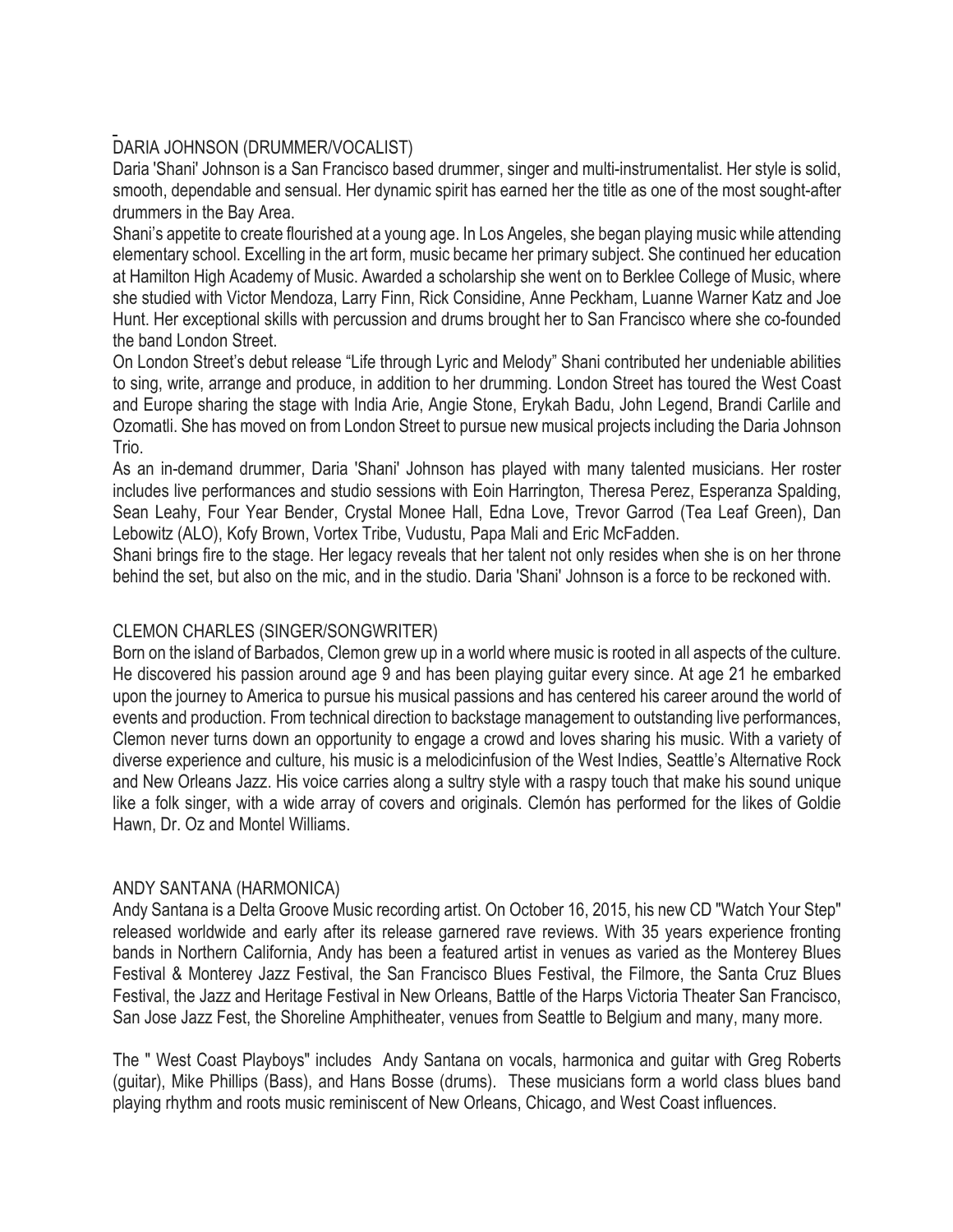## KIERA ANDERSON (VOCALIST)

Kiera Anderson is an actor, choreographer, director, teaching artist and arts education advocate. A proud alumna of St. Francis High School ('99), Kiera graduated from New York University in 2002 with a BFA in Theatre. After 10 years as a professional actor, working off-Broadway, in New York, and regional theatres across the country, Kiera moved to Los Angeles to be with her husband, actor Bradford Anderson. She turned her attention to yoga, and is an ERYT-500 yoga teacher with a focus in yoga therapy. Kiera has always been passionate about access to arts education, and has taught workshops and classes for young people since 2002. As national project manager and assistant to the Sr. VP of the DEA Educational Foundation, Kiera is honored to help thousands of students receive access to dance education through the DEA Youth Dance Program. Kiera teaches drama at St. Francis High School, and is currently pursuing a M.Ed. Drama in Education degree through University of Dublin, Trinity College.

## SUNNY STATON MITCHELL (DIRECTOR/CHOREOGRAPHER)

Sunny Mitchell is a choreographer, vocalist, instructor, and entertainment developer. Her career has included many principal and solo roles during her tenure with the Sacramento Ballet and California Musical Theatre. Sunny (SFHS '94) holds a BFA, specialization in choreography, from UC Irvine and an MA in Education from CSUS. Other titles include Adjunct Dance Professor (Folsom Lake College and CSUS), Assistant Choreographer for Sacramento Music Circus, Choreographer for CMT Junior Company and other Academy instruction, and a number of titles in education with the Sacramento Ballet. Other affiliations include Theatre Ventures International, under the guidance of Dennis Nahat, Stephens College in Missouri, Musical Theatre Intensive Sacramento, SMAC, Sacramento Shakespeare Festival, Leighton Dance Project, and various fundraisers and fashion shows. Sunny is a proud member of Actor's Equity and the founding director of Sunny Mitchell Theatre Projects (SMTP), a platform for developing theatrical works that are alive, creative, and imaginative. Her most recent endeavor, directing and performing in a large music concert, entitled American Legend, brought together over 20 artists from across the state of California in a benefit for Folsom's own Johnny Cash Art Trail, and garnered her the City of Folsom's 2016 Arts Achievement Award. Her vocal group, a Carter Sisters tribute band The Wildwood Roses, most recently had the honor of performing at the city of Folsom's Grand Opening of the second phase of the Johnny Cash Art Trail.

## KEVIN MARCY (LEAD ARTIST)

Born into a musical family, Mr. Marcy attended PCPA in Southern California before he started playing music with his brothers. After forming the Marcy Brothers band, Kevin and his brothers secured two major label record deals, yielding a top 40 song and three #1 videos, among other honors. Touring with the Marcy Brothers, he opened for Johnny and June Carter Cash, Waylon Jennings, George Strait, Merle Haggard, Charlie Rich, Alabama, and Alan Jackson, to name a few! Kevin is also a songwriter, writing for three major publishing companies in Nashville. Recently, "364 Days to Go" was cut by Brad Paisley for Paisley's Christmas album. After touring as Brad Paisley's sound technician, Kevin took a short break from performing and songwriting to spend time with family. SMTP's American Legend marked his return to the stage. He is also releasing an acoustic album of original songs soon.

## THE WILDWOOD ROSES (CARTER SISTERS TRIBUTE BAND)

Under the direction of Sunny Mitchell and including members Danielle Hansen, Jadi Galloway and Jeanne Marie Jacobson, their combined professional credits include hundreds of productions with California Musical Theatre, The Sacramento Ballet, Simi Valley Performing Arts Center and appearances with Shirley Jones,